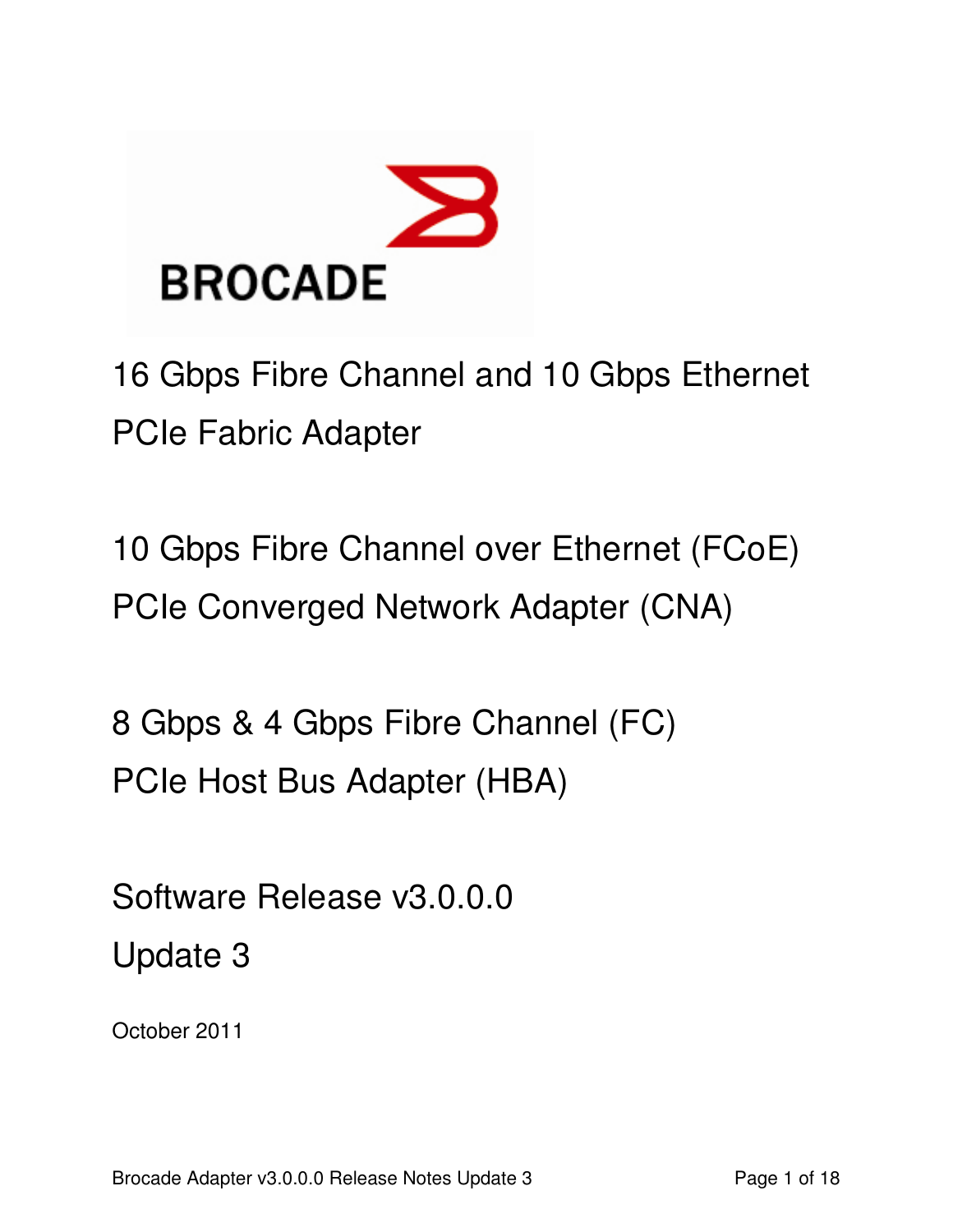# **Document History**

| <b>Document Title</b>                               | <b>Summary of Changes</b>                                                                                     | <b>Publication Date</b> |
|-----------------------------------------------------|---------------------------------------------------------------------------------------------------------------|-------------------------|
| Brocade Adapters v3.0.0.0<br><b>Release Notes</b>   | Software Release 3.0.0.0                                                                                      | August 5, 2011          |
| Brocade Adapters v3.0.0.0<br>Release Notes Update 1 | Added VMware ESX 4.1 and<br>VMware ESXi 5.0 support in<br>Software Release 3.0.0.0                            | August 31, 2011         |
| Brocade Adapters v3.0.0.0<br>Release Notes Update 2 | Added VMware ESX 4.0 support<br>in Software Release 3.0.0.0                                                   | September 1, 2011       |
| Brocade Adapters v3.0.0.0<br>Release Notes Update 3 | Added RHEL 5.7 support in<br>Software Release 3.0.0.3<br>Added Solaris support in<br>Software Release 3.0.1.0 | October 5, 2011         |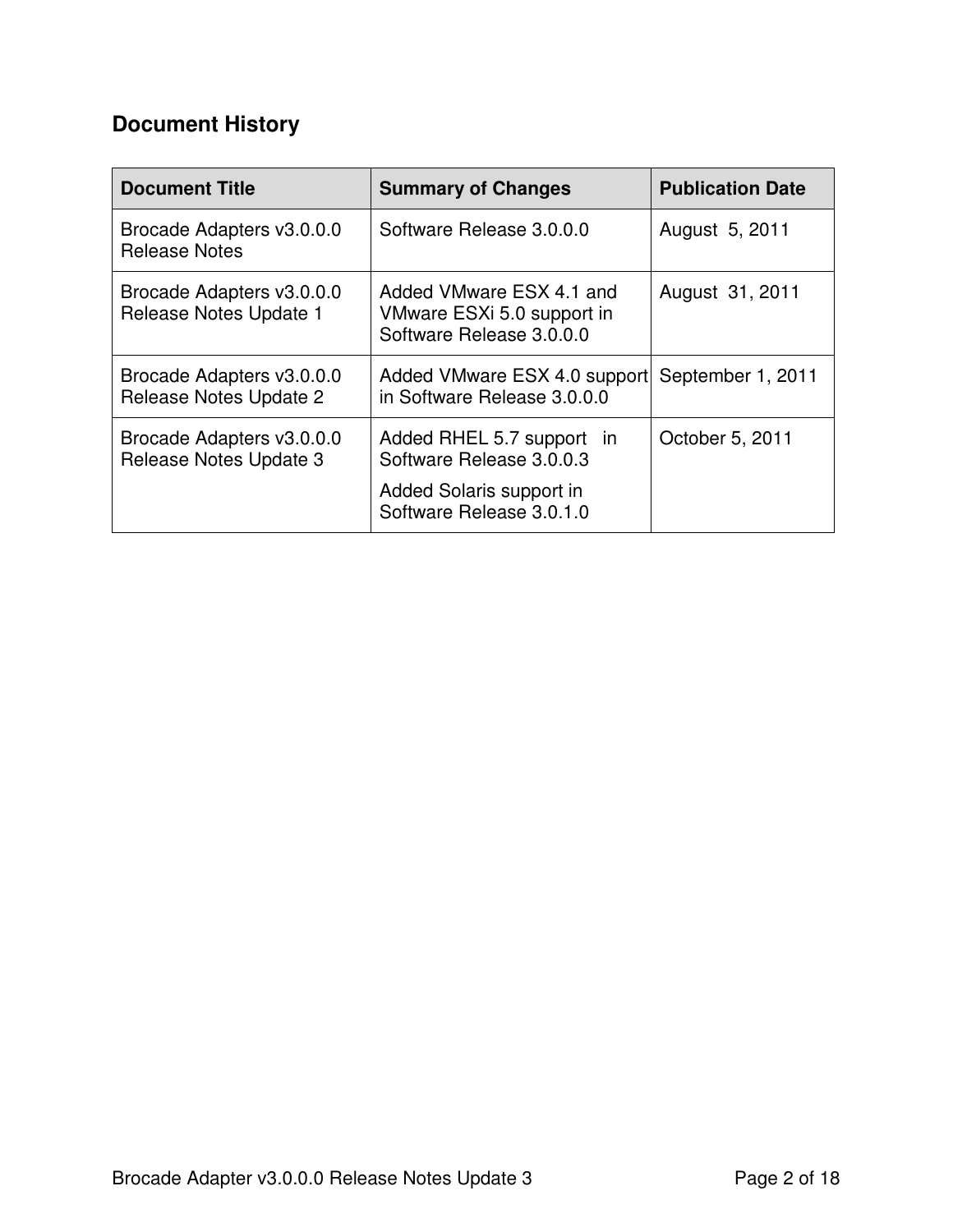## **Table of Contents**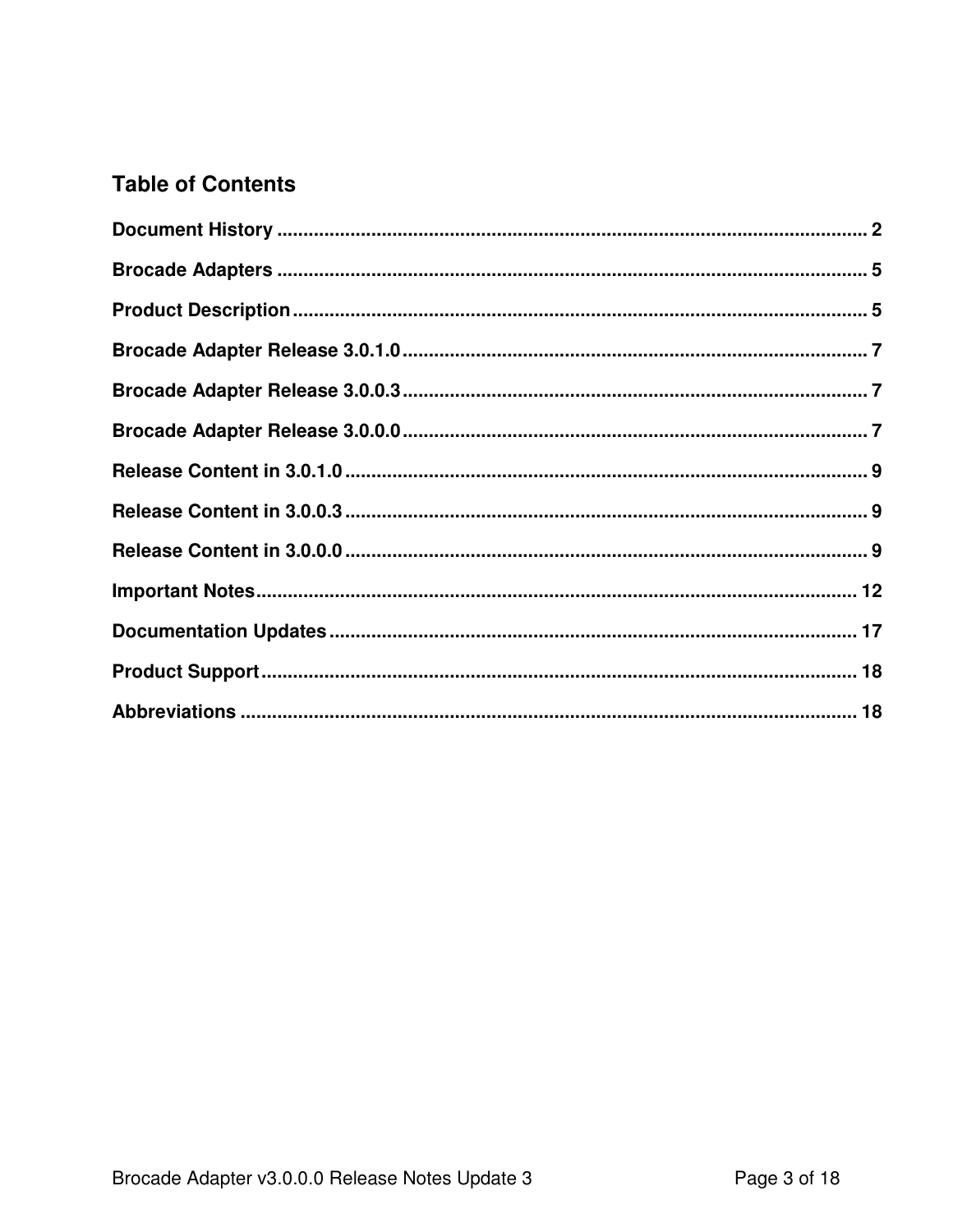© 2011 Brocade Communications Systems, Inc. All Rights Reserved. Brocade, the B-wing symbol, DCX, Fabric OS, and SAN Health are registered trademarks, and Brocade Assurance, Brocade NET Health, Brocade One, CloudPlex, MLX, VCS, VDX, and When the Mission Is Critical, the Network Is Brocade are trademarks of Brocade Communications Systems, Inc., in the United States and/or in other countries. Other brands, products, or service names mentioned are or may be trademarks or service marks of their respective owners.

Notice: This document is for informational purposes only and does not set forth any warranty, expressed or implied, concerning any equipment, equipment feature, or service offered or to be offered by Brocade. Brocade reserves the right to make changes to this document at any time, without notice, and assumes no responsibility for its use. This informational document describes features that may not be currently available. Contact a Brocade sales office for information on feature and product availability. Export of technical data contained in this document may require an export license from the United States government.

The authors and Brocade Communications Systems, Inc. shall have no liability or responsibility to any person or entity with respect to any loss, cost, liability, or damages arising from the information contained in this book or the computer programs that accompany it.

The product described by this document may contain "open source" software covered by the GNU General Public License or other open source license agreements. To find out which open source software is included in Brocade products, view the licensing terms applicable to the open source software, and obtain a copy of the programming source code, please visit

http://www.brocade.com/support/oscd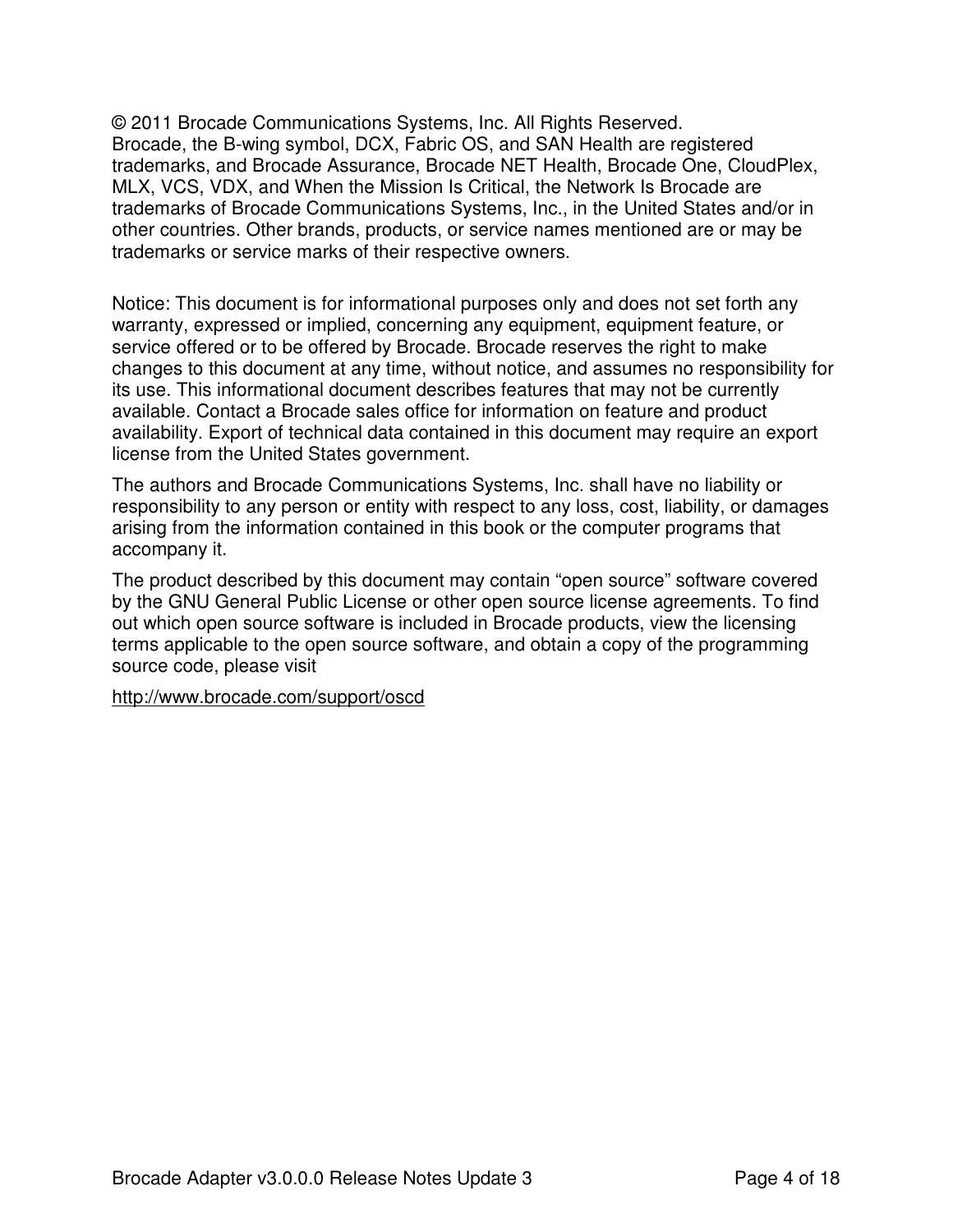### **Brocade Adapters**

These release notes provide information regarding the product's use and any known issues at the time of publication. Please refer to the OEM release notes for OEM specific data.

For up-to-date information on Brocade and OEM adapter products, visit the Brocade website at www.brocade.com/adapters.

## **Product Description**

### **Adapter Models**

Information in this document is related to the following adapter models:

- Brocade 415 single-port 4 Gbps Fibre Channel to PCIe HBA
- Brocade 425 dual-port 4 Gbps Fibre Channel to PCIe HBA
- Brocade 804 dual-port 8 Gbps Fibre Channel mezzanine HBA
- ❖ Brocade 815 single-port 8 Gbps Fibre Channel to PCIe HBA
- Brocade 825 dual-port 8 Gbps Fibre Channel to PCIe HBA
- Brocade 1007 dual-port 10 Gbps Ethernet to PCIe CNA mezzanine card
- ❖ Brocade 1010 single-port 10 Gbps Ethernet to PCIe CNA
- Brocade 1020 dual-port 10 Gbps Ethernet to PCIe CNA
- Brocade BR1741M-k dual-port 10 Gbps Ethernet to PCIe CNA mezzanine card
- Brocade 1860 single-port and dual-port 16 Gbps Fibre Channel and 10 Gbps Ethernet to PCIe Fabric Adapter

### **Brocade Adapter Software Components**

- ❖ Brocade Adapter Software Installer
	- **This package enables a single-step installation for all software** components including Host Connectivity Manager (HCM), drivers, firmware, agent, Brocade Command Utility (BCU), and APIs.
- **❖** Driver
	- A single driver package (per OS and server platform) to support all Brocade adapters. The drivers will be packaged appropriately for each operating system.
- ❖ Firmware
	- **The adapter firmware is bundled as part of the driver and is** automatically updated once the driver is updated.
- Multi-Boot Code Image
	- A multi-boot code image (BIOS/EFI/UEFI) allows an adapter to be plugged into a server to support boot from SAN functionality for x86, IEM64T, and AMD64 server platforms. Server administrators can set up a bootable LUN in the SAN through an easy- to-use configuration utility menu.
- $\div$  Driver Update Disks (DUDs)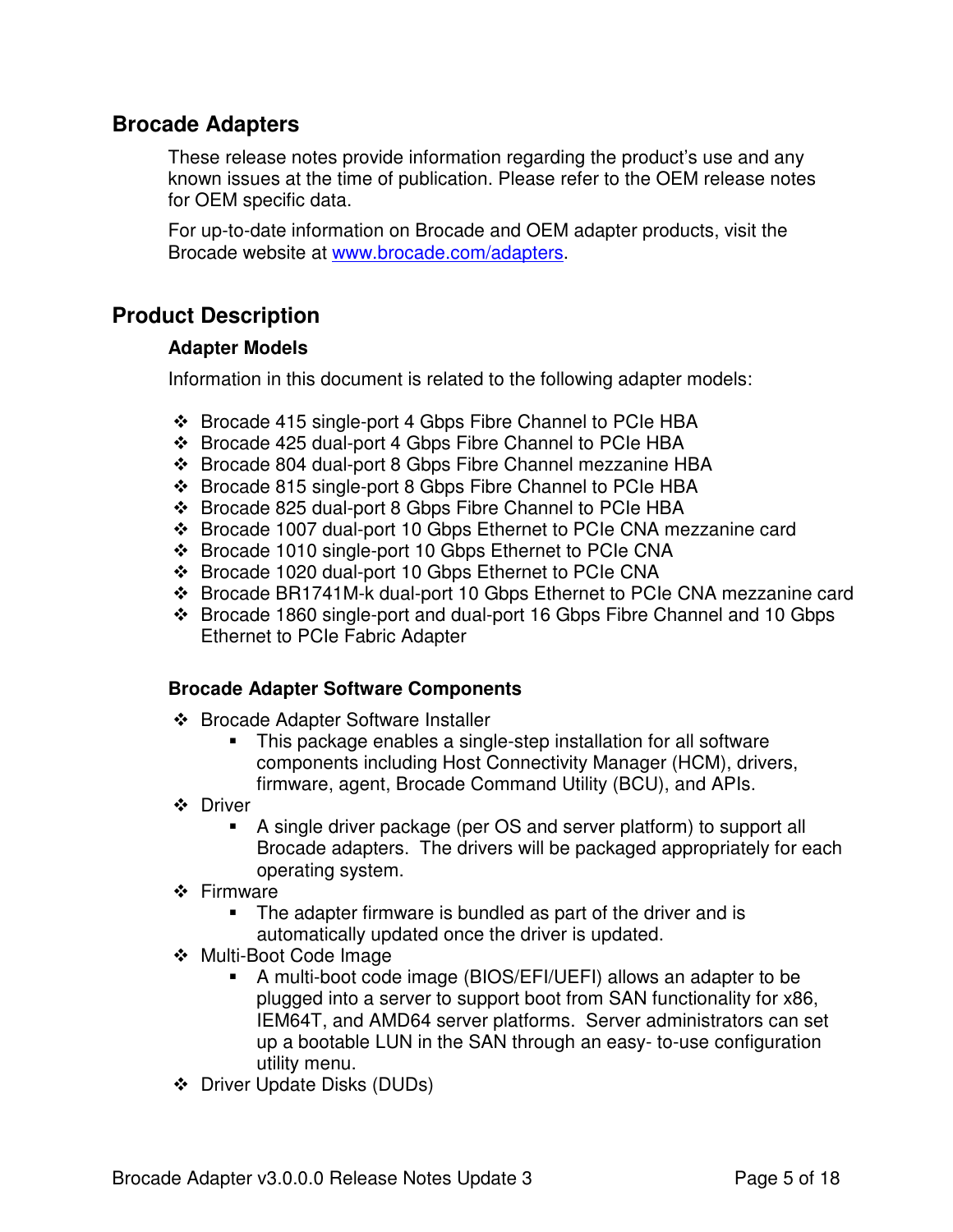- DUDs (provided in ISO and zip format) are required to install the drivers during an OS installation to LUNs attached to the SAN.
- LiveCD
	- The LiveCD can be used to boot up the diskless or OS-less servers. The Brocade Command Utility (BCU) can then be used to update the boot code.
- ❖ Agent
	- - The management agent is automatically installed as part of the driver installation process and can be started manually or automatically.
- ❖ Host Connectivity Manager (HCM)
	- **-** HCM is the Brocade adapter management tool that has an intuitive and easy-to-use graphical user interface (GUI). It is a Java-based application and can run on standard servers and workstations or a dedicated management server. HCM is used to configure and manage local or remote adapters from a single graphical user interface. In addition, data center administrators can use the tool for detailed configuration tasks, device-level monitoring, and comprehensive diagnostics. The minimum set of requirements to support HCM include:
		- Single-processor or multiprocessor server or workstation.
		- Pentium III with 450 MHz (or equivalent) or greater for Windows, Linux Red Hat, Novell, Solaris x86, Sun Ultra 60 for Solaris SPARC.
		- At least 256 MB of physical RAM; 512 MB recommended.
		- Video card capable of at least 256 colors and a screen resolution of 800 x 600 pixels required
		- At least 150 Mb disk space
		- Internet Explorer (7.0 or later), Firefox (3.0 or greater) is required for Webstart.
		- TCP/IP protocol stack for communications to management agents on hosts containing a supported Brocade adapter.
- ❖ Brocade Command Line Utility (BCU)
	- - Brocade also includes BCU, which is a command line utility used to configure and manage local HBAs and CNAs from the console. Many of the HCM configuration options are also available through BCU. Run "bcu –help" to get more information about BCU options.
- $\div$  APIs
	- - SNIA HBA API v2.0 is supported. For both Windows and Solaris, the SNIA HBA API libraries are part of the OS. For Linux and VMware, separate API libraries are provided as part of the driver package.
- ❖ SNMP
	- - SNMP support has been added to process network adapter related SNMP queries for Brocade CNAs. This support is as a sub-agent and hence an extension to the system's master agent. SNMP sub-agent will only be available on Windows and Linux platforms. Besides support for informative, critical and statistical data, Brocade's SNMP sub-agent will also send traps.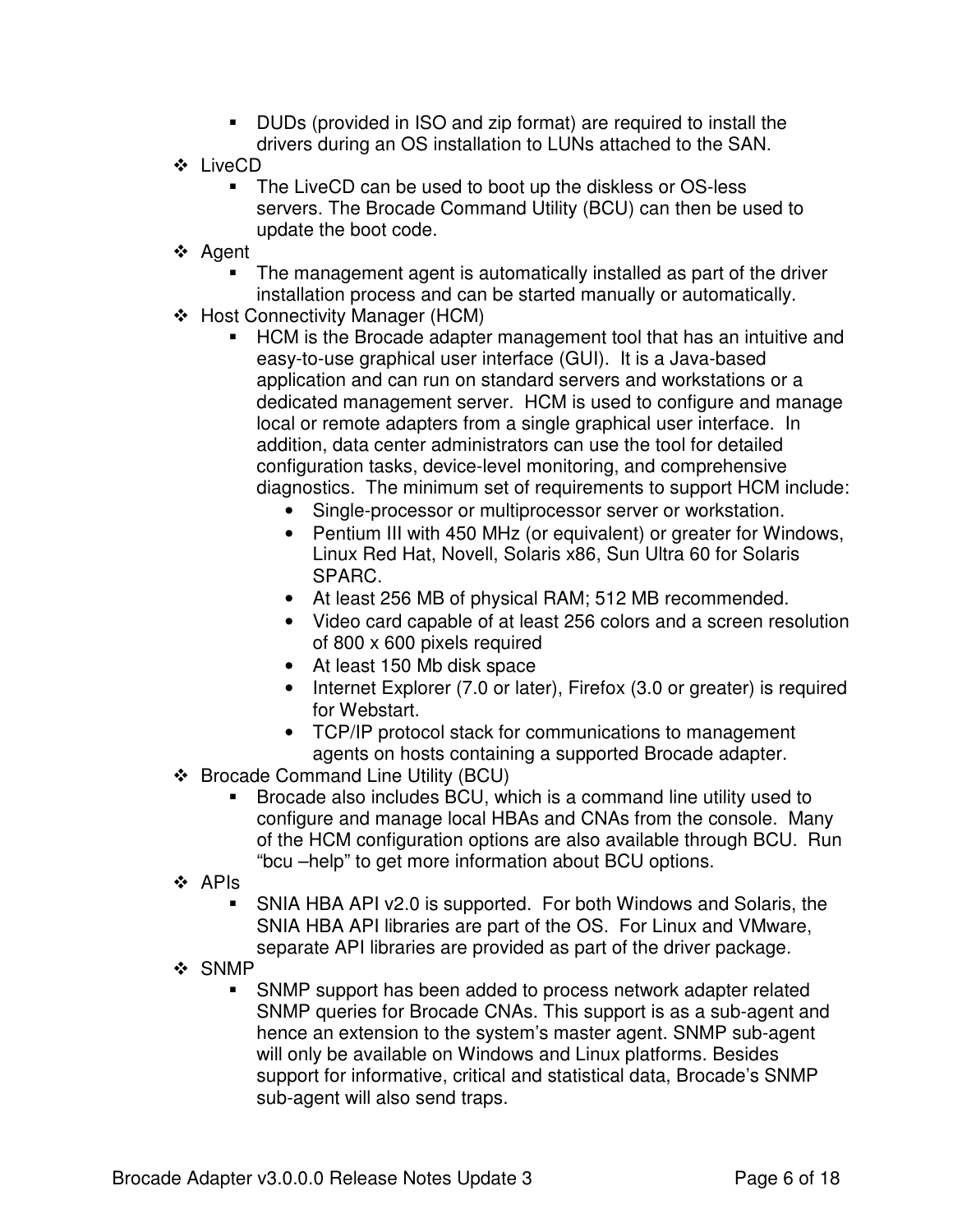### **Supported Operating Systems (OS):**

Brocade software components, including drivers, the agent, APIs, and management tools, are supported on leading operating systems including Microsoft Windows 2003/2008/2008 R2/Windows7, Red Hat Enterprise Linux 4/5/6, Novell SUSE Linux Enterprise Server 10/11, Oracle Solaris 10, and VMware 4/5. HCM is supported on Windows 7, Windows XP, and Windows Vista in addition to the existing OS drivers above. For available OS and driver support, Brocade maintains N and N-1 support for interoperability. Please visit the Brocade website at www.brocade.com/adapters for more information.

### **Supported Server Platforms:**

Brocade software components, including drivers, agents, APIs, and management tools, are supported on leading server platforms including Intel x86, Intel IEM64T, AMD64, and SPARC. Please visit the Brocade website at www.brocade.com/adapters for more information.

## **Brocade Adapter Release 3.0.1.0**

The Brocade adapter software release 3.0.1.0 provides support for Solaris operating system and includes the following fixes or enhancements:

Solaris

- 0358886: Enhanced IO abort status handing to avoid Solaris SCSI Stack taking the LUN offline
- 0358888: Enhanced I/O handling to not complete an already aborted exchange.
- 0357178: Addressed a corner case in I/O interrupt handling that could lead to a missed interrupt and IO Hang

### **Brocade Adapter Release 3.0.0.3**

The Brocade adapter software release 3.0.0.3 provides support for Red Hat RHEL 5.7 operating system.

## **Brocade Adapter Release 3.0.0.0**

The Brocade adapter software release 3.0.0.0 expands the feature set and support matrix for all Brocade adapter products.

Key features and enhancements supported for the software release 3.0.0.0 include the following:

New Features: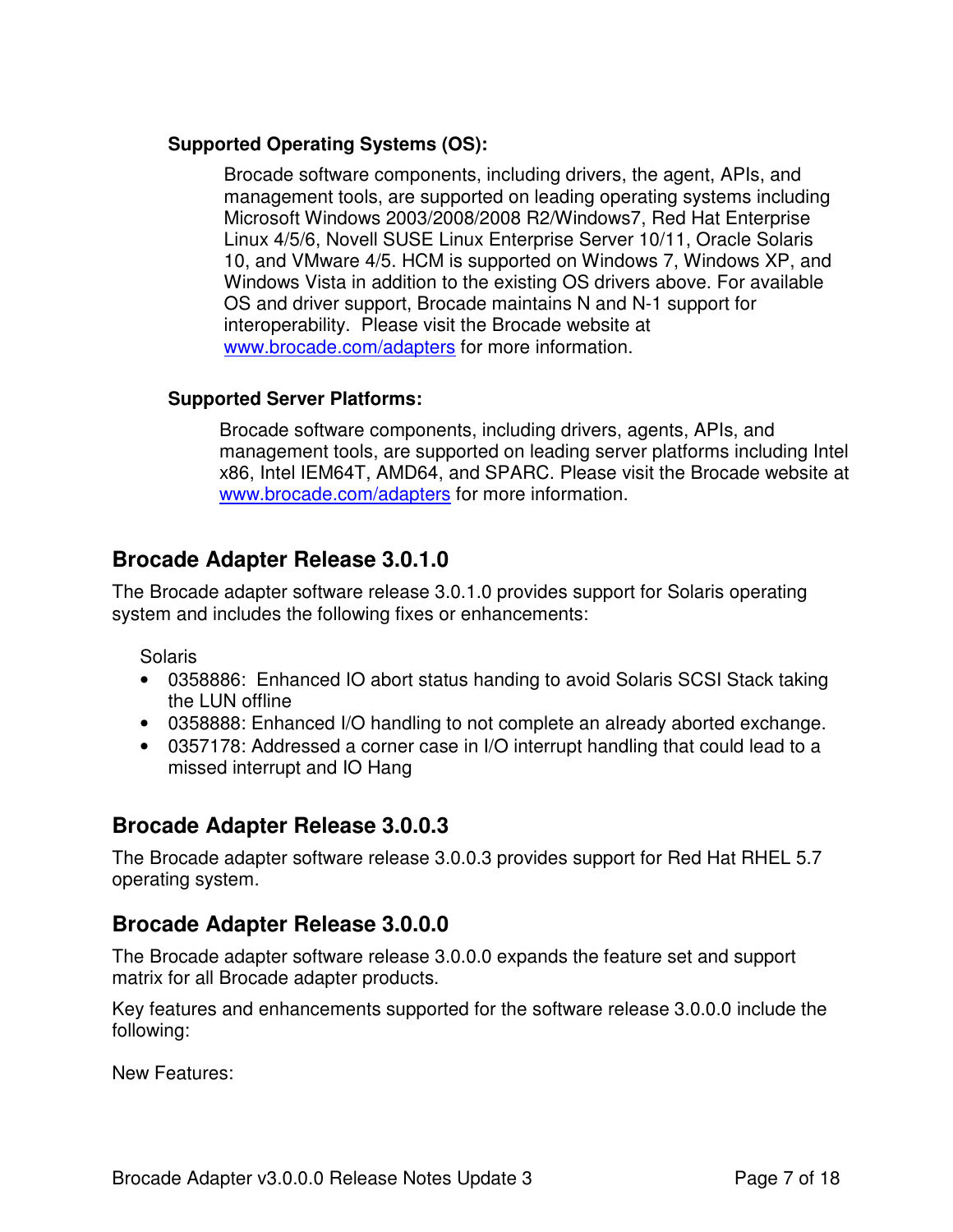• Brocade AnylO technology on 1860 Adapters – Ability to run native Fibre Channel and Ethernet on the same adapter and to dynamically change a port's mode between Fibre Channel and Ethernet

Operating System Updates:

- Novell SLES10.4
- Red Hat RHEL 4.9
- Red Hat RHEL 6.1
- VMware ESXi 5.0
- Windows SBS 2011
- Oracle Unbreakable Linux 5.6, 6.0

Network Driver (BNA) Features:

- Multiple physical functions per port (vNIC)
- Multiple Transmit Priority Queue support
- Microsoft VMQ Support
- SNMP support for all Windows and Linux platforms (with exception of RHEL6.1)
- iSCSI DCB Support on separate Transmit Queues
- NetIOC support for VMware ESX4.1/ESX 5.0

Storage Driver (BFA) Features:

- 16 Gbps Fibre Channel enablement
- Boot from direct attached storage
- LUN Masking

The 3.0.0.0 release includes the following fixes or enhancements:

Linux

• 000345907: Enable support for kdump on Linux Drivers.

VMware ESX4.x

- 000349753: Intermittent receive path failure seen with network traffic on VMware 4.x under stress conditions.
- 000345907: Enable support for kdump on Linux Drivers.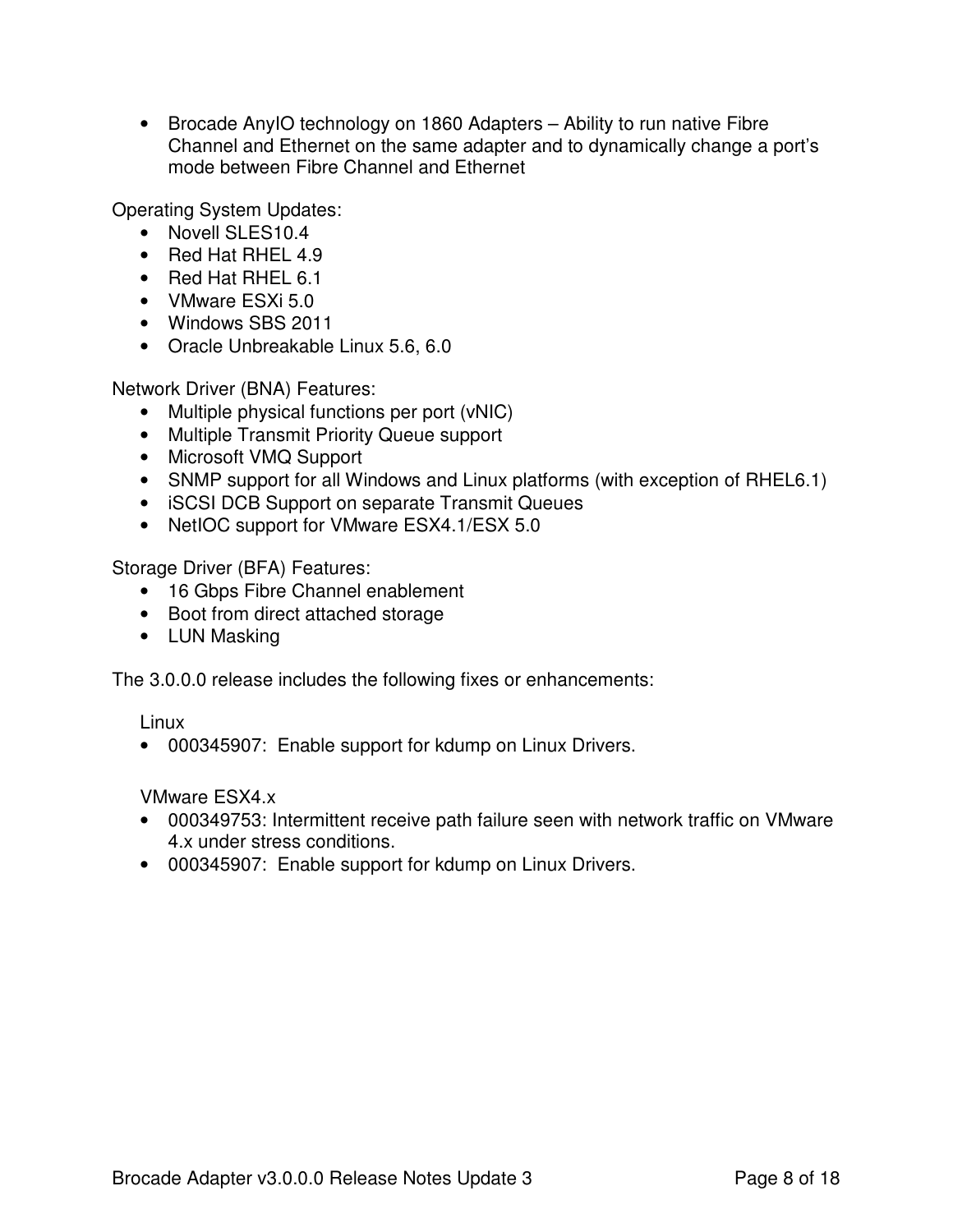## **Release Content in 3.0.1.0**

This release includes the following software components:

```
\driver_update_disks
brocade_adapter_sol_dud_v3-0-1-0.iso
```
*<u>Solaris</u>* 

**\Drivers** 

brocade\_driver\_solaris10\_v3-0-1-0.tar brocade\_adapter\_software\_installer\_solaris10\_sparc\_v3-0-1-0.bin brocade\_adapter\_software\_installer\_solaris10\_x86\_v3-0-1-0.bin

### **Release Content in 3.0.0.3**

This release includes the following software components:

```
\driver_update_disks
```
brocade\_unified\_adapter\_rhel57\_i386\_dud\_v3-0-0-3.iso brocade\_unified\_adapter\_rhel57\_x86\_64\_dud\_v3-0-0-3.iso

## **Release Content in 3.0.0.0**

This release includes the following software components:

**\Boot** 

\boot\_image

brocade\_adapter\_boot\_fw\_v3-0-0-0.tar brocade\_adapter\_boot\_fw\_v3-0-0-0.zip

#### \driver\_update\_disks

brocade\_adapter\_fc\_w2k3\_x64\_dud\_v3-0-0-0.zip brocade\_adapter\_fc\_w2k3\_x86\_dud\_v3-0-0-0.zip brocade\_adapter\_fc\_w2k8\_x64\_dud\_v3-0-0-0.zip brocade\_adapter\_fc\_w2k8\_x86\_dud\_v3-0-0-0.zip brocade\_adapter\_fc\_w2k8\_ r2\_x64\_dud\_v3-0-0-0.zip brocade\_adapter\_fcoe\_w2k8\_x64\_dud\_v3-0-0-0.zip brocade\_adapter\_fcoe\_w2k8\_x86\_dud\_v3-0-0-0.zip brocade\_adapter\_fcoe\_w2k8\_ r2\_x64\_dud\_v3-0-0-0.zip brocade\_fc\_adapter\_rhel4\_dud\_v3-0-0-0.iso brocade\_nw\_adapter\_rhel4\_dud\_v3-0-0-0.iso brocade\_fc\_adapter\_rhel55\_i386\_dud\_v3-0-0-0.iso brocade\_fc\_adapter\_rhel55\_x86\_64\_dud\_v3-0-0-0.iso brocade\_nw\_adapter\_rhel55\_i386\_dud\_ v3-0-0-0.iso brocade\_nw\_adapter\_rhel55\_x86\_64\_dud\_v3-0-0-0.iso brocade\_fc\_adapter\_rhel56\_i386\_dud\_v3-0-0-0.iso brocade\_fc\_adapter\_rhel56\_x86\_64\_dud\_v3-0-0-0.iso brocade\_nw\_adapter\_rhel56\_i386\_dud\_v3-0-0-0.iso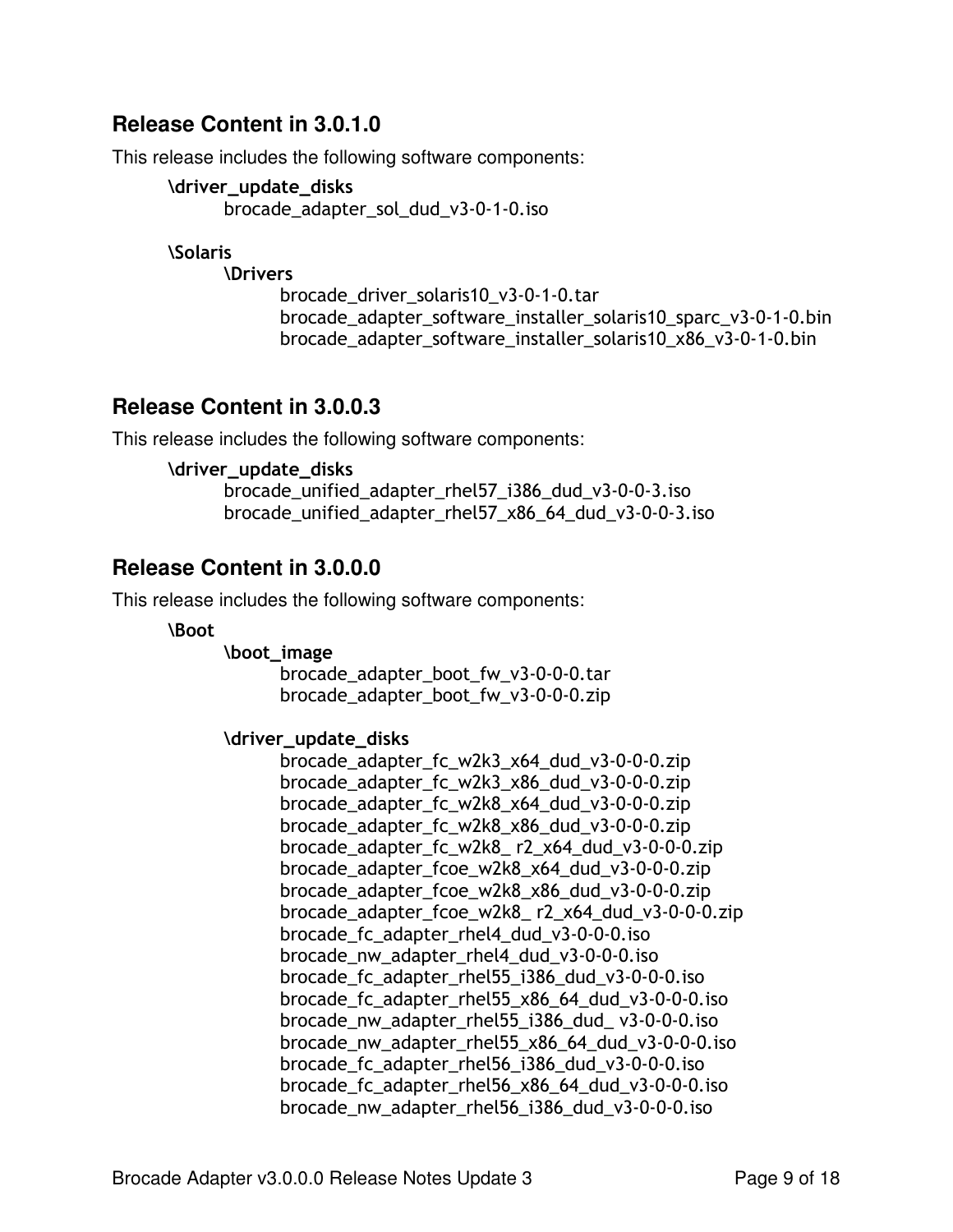brocade nw adapter rhel56 x86 64 dud v3-0-0-0.iso brocade fc adapter rhelo i386 dud v3-0-0-0. iso brocade fc adapter rhel6 x86 64 dud v3-0-0-0.iso brocade nw adapter rhel6 i386 dud v3-0-0-0.iso brocade nw adapter rhel6 x86 64 dud v3-0-0-0.iso brocade\_fc\_adapter\_rhel6u1\_i386\_dud\_v3-0-0-0.iso brocade fc adapter rhel6u1 x86 64 dud v3-0-0-0.iso brocade\_nw\_adapter\_rhel6u1\_i386\_dud\_v3-0-0-0.iso brocade nw adapter rhel6u1 x86 64 dud v3-0-0-0.iso brocade adapter sles10sp3 dud v3-0-0-0.iso brocade adapter sles10sp4 dud v3-0-0-0.iso brocade adapter sles11 dud v3-0-0-0.iso brocade\_adapter\_sles11sp1\_dud\_v3-0-0-0.iso vmware-esx-drivers-scsi-bfa\_400.3.0.0.0-10EM.468423.iso vmware-esx-drivers-net-bna 400.3.0.0.0-10EM.477369.iso vmware-esx-drivers-scsi-bfa 400.3.0.0.0-10EM.468461.iso vmware-esx-drivers-net-bna\_400.3.0.0.0-10EM.468498.iso

\live\_cd

live\_cd\_v3-0-0-0.iso

#### **\Documentation**

Brocade\_Adapter\_v3-0-0-0\_Release\_Notes.pdf

#### **Linux**

**\Drivers** *NOARCH* brocade driver linux 3-0-0-0.tar.gz \RHEL4 brocade\_driver\_linux\_rhel4\_3-0-0-0.tar.gz \RHEL5 brocade driver linux rhel 53-0-0-0.tar.gz **\RHEL6** brocade driver linux rhelo 3-0-0-0.tar.gz brocade\_driver\_linux\_rhel6u1\_3-0-0-0.tar.gz \SLES10SP3 brocade\_driver\_linux\_sles10sp3\_3-0-0-0.tar.gz \SLES10SP4 brocade\_driver\_linux\_sles10sp4\_3-0-0-0.tar.gz **ISLES11** brocade driver linux sles11 3-0-0-0.tar.gz \SLES11SP1 brocade driver linux sles11sp1 3-0-0-0.tar.gz brocade\_adapter\_software\_installer\_linux\_v0-0-0-0.bin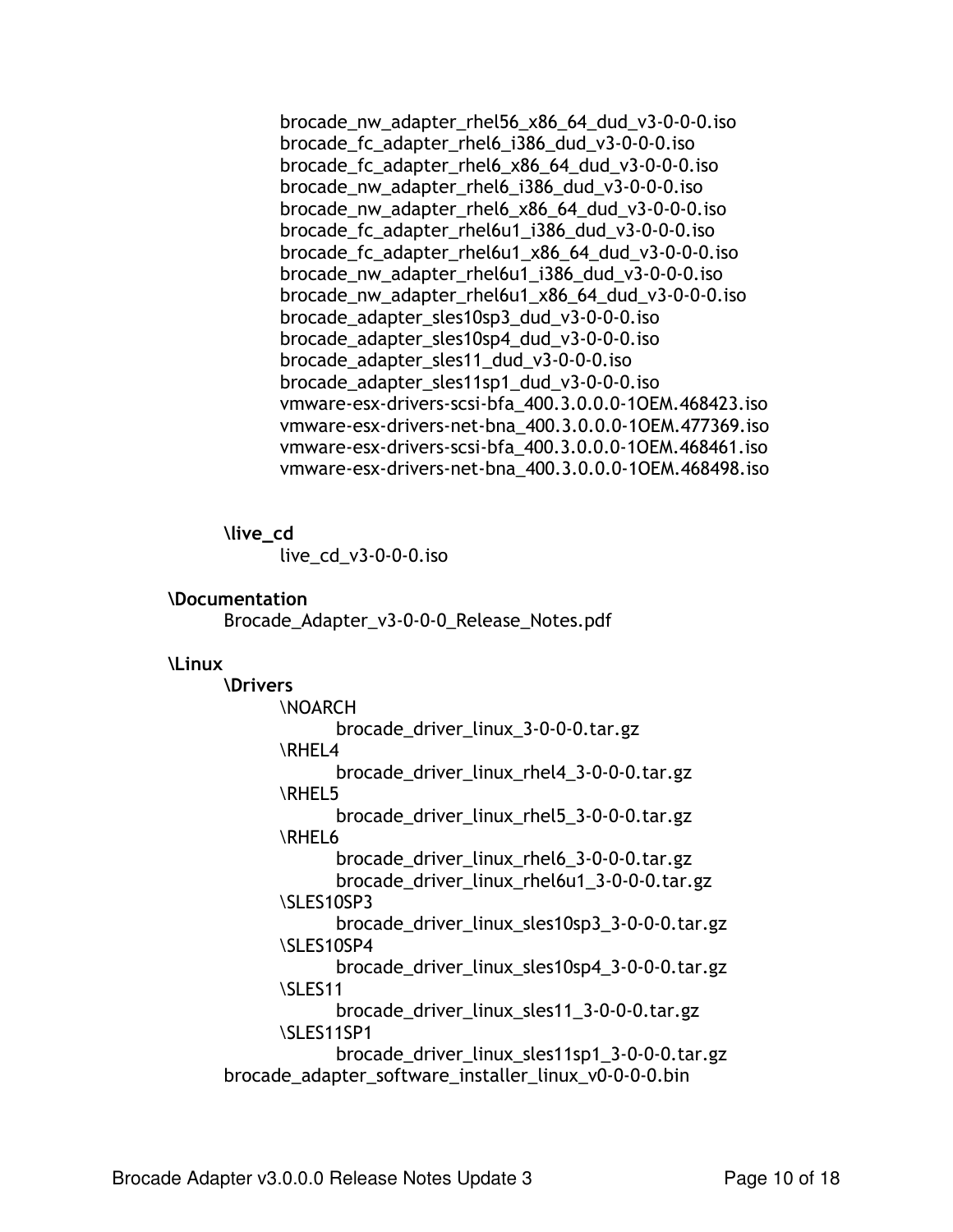#### **\VMware**

brocade\_driver\_esx4x\_v3-0-0-0.tar.gz brocade\_ss\_esx4xi\_v3-0-0-0.tgz brocade\_driver\_esx41\_v3-0-0-0.tar.gz brocade\_ss\_esx41i\_v3-0-0-0.tgz brocade\_driver\_esx50\_v3-0-0-0.tar.gz BCD-bfa-3.0.0.0-00000-offline bundle-465342.zip BCD-bna-3.0.0.0-00000-offline\_bundle-465579.zip bcu\_esx50\_3.0.0.0.zip brocade-esx-5.0.0-bfaConfig-3.0.0.0-offline\_bundle-463306.zip

#### \Windows

#### **\Drivers**

brocade\_driver\_win2003\_x64\_v3-0-0-0.exe brocade\_driver\_win2003\_x86\_v3-0-0-0.exe brocade\_driver\_win2008\_x64\_v3-0-0-0.exe brocade\_driver\_win2008\_x86\_v3-0-0-0.exe brocade\_driver\_win2008\_R2\_x64\_v3-0-0-0.exe brocade\_adapter\_software\_installer\_windows\_v3-0-0-0.exe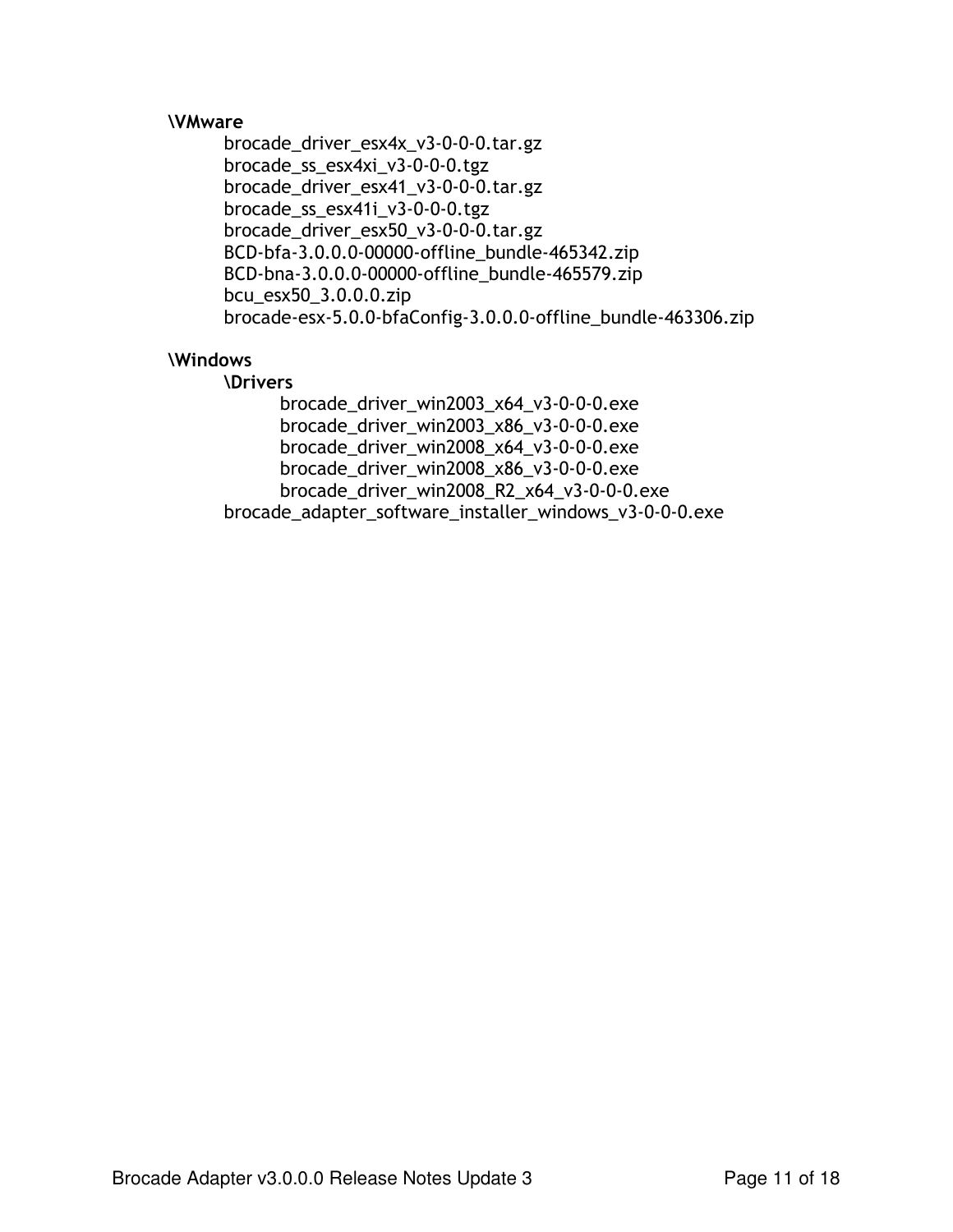## **Important Notes**

### **General:**

- 1. Brocade HBAs support a direct-attach configuration to storage in Point-to-Point (P2P) mode only (not in Arbitrated Loop mode).
- 2. In a configuration with HBAs and CNAs in the same server, the latest revision of boot code should be updated on all the adapters after upgrading to the latest drivers. The boot image can be updated on all the adapters using the command "bcu boot –update <boot-firmware> -a" to update the boot firmware. LiveCD can also be used to update the boot code. Refer to the boot section of the "Brocade Adapters Installation and Reference Manual" for details.
- 3. UEFI FC and FCoE Boot over SAN are supported on UEFI-capable servers for Windows 2008 x64, Windows 2008 R2, SLES11.x and RHEL6.x Operating Systems (see "Brocade Adapters Installation and Reference Manual v3.0.0.0" for details).
- 4. While configuring FC Trunking, it is advisable to configure trunking on both HBA and Switch side before bringing the link up. This will avoid configuration mismatch that normally leads to switch port persistent disable. A persistently disabled switch port can be re-enabled by port persistent enable. If you wish to enable FC trunking when the links are already established follow these steps:
	- Disable switch ports to be trunked
	- Enable FC trunking on switch ports
	- Enable FC trunking on HBA ports
	- Enable switch ports
- 5. Target Rate Limiting is not supported in conjunction with FC Trunking.
- 6. The current BIOS retry mechanism uses a timeout of five seconds and max of six retries for SCSI control commands. If the boot device fails to respond within this timeout period and all the retries are exhausted, the boot from this device will fail.
- 7. When multiple boot paths are defined sometimes all paths may not be discovered. In some cases the boot process may fail. Re-discovery of the paths can be initiated from the Boot Device Page and by selecting appropriate Boot Device, followed by a reboot.
- 8. When configuring HBA BIOS for Boot from SAN, the HBA WWPN may not appear in the fabric's name server. To register the WWPN in the Name Server, use the BIOS Configuration Utility and select one HBA port at a time from the Adapter list and select target discovery for that port from Boot Device Settings page.
- 9. For some IBM servers (3250M2, 3400, 3455B, 3650, 3655B, 3755B, 3950 M2), a resource issue may not properly display the Brocade BIOS config during the POST phase. It is recommended to disable any onboard disk controllers and PXE boot option.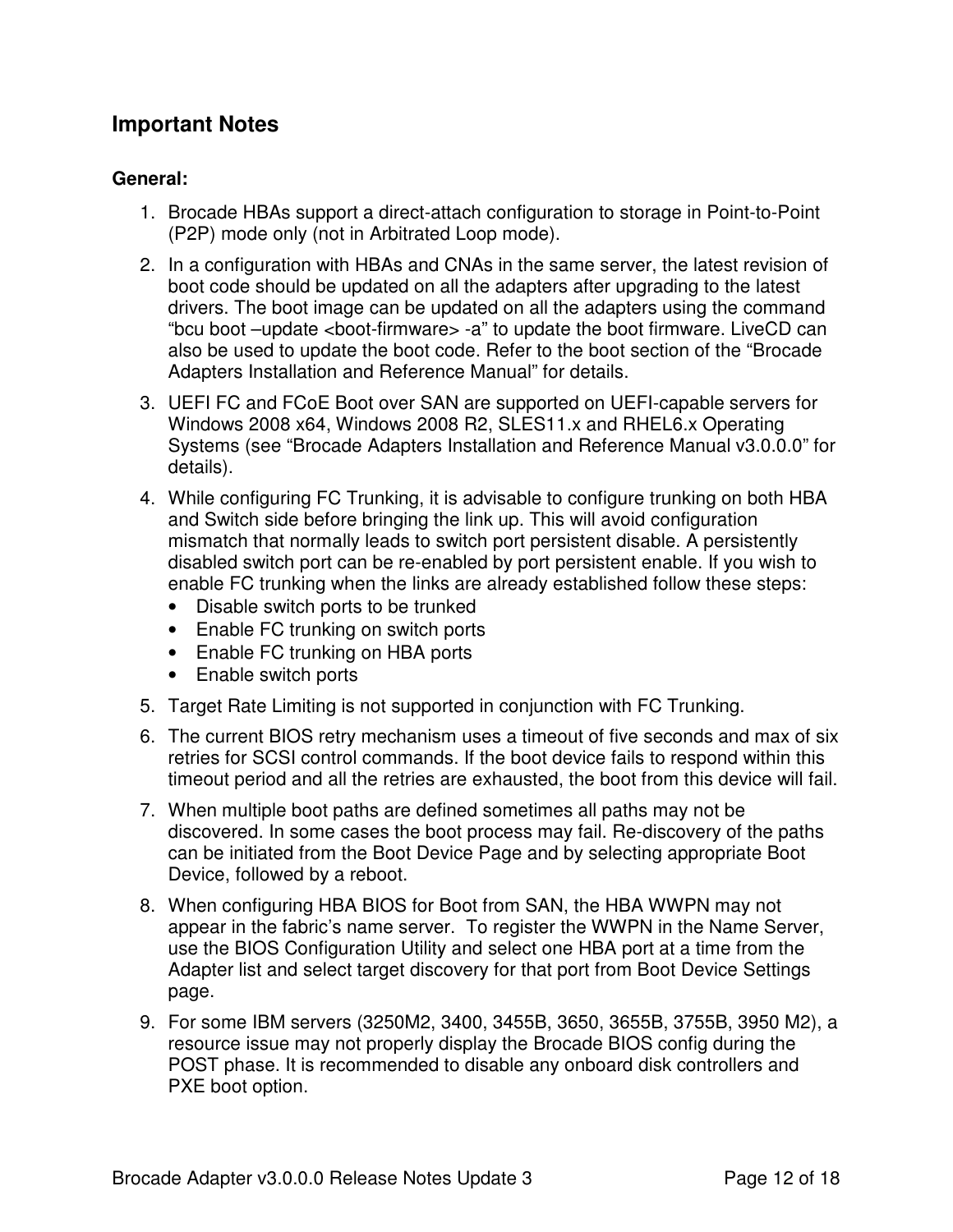- 10.Use the following procedure to successfully downgrade HCM as its configuration is not persisted automatically during a downgrade using the "Brocade Adapter Software Installer".
	- a. Backup
		- Uninstall the existing (higher) version of HCM using "Brocade HBA Software Installer".
		- On the message box prompting the user to backup the data directory, click "Backup" to continue.
		- Get User Input screen displays the default backup directory location. A different location for backup can also be selected.
		- After the desired location is specified, click on the "Uninstall" button.
		- HCM data is backed up in the background and HCM is un-installed.
	- b. Restore
		- Install the new (lower) version software using "Brocade HBA Software Installer".
		- If a backup directory exists for previously installed software, a message box displays it to prompt the user to restore the data directory.
		- Select the restore configuration option and continue with the installation.
		- Back up data of the previous software (higher) gets restored successfully.
- 11.PCI scan operations (e.g., lspci in Linux or Windows registry PCI device enumeration) may report two ports for the 415 and 815 single port HBAs. This is expected behavior. However, operating system device drivers will correctly enumerate only a single HBA for these cards.
- 12.On IBM 3650 M1 with BR-1860 installed, warm reboot of system is not supported. A cold boot is required.
- 13.BCU commands for vHBA and vNIC management will not function on dual port BR-1860 adapters if vHBA-0 is disabled via CLI, HCM or Windows Device Manager.
- 14.Fcpim –lunlist command may fail to report LUNs immediately after link-up when QOS is enabled on HBA port while not enabled on switch port. Suggested workaround is to either wait for 10-15 seconds after link-up or rerunning fcpim –lunlist command.
- 15.PXE functions when only BR-1860 or BR-1010/1020 adapters are installed in a system. When BR-1860 and BR-1010/1020 adapters coexist in the system, PXE will function with BR-1010/1020 only.
- 16.During FCoE boot over SAN on BR-1860 and BR-1010/1020, link timeout might be observed when interoperating with Nexus 5.0.3.N2.1 code. No known issues with Nexus 4.2.1.N2.1 code.
- 17.On BR-1860, after the port or adapter mode is changed from CNA to NIC or viceversa, it is advisable to remove any additional vNICs that were created for the previous mode to restore default configuration.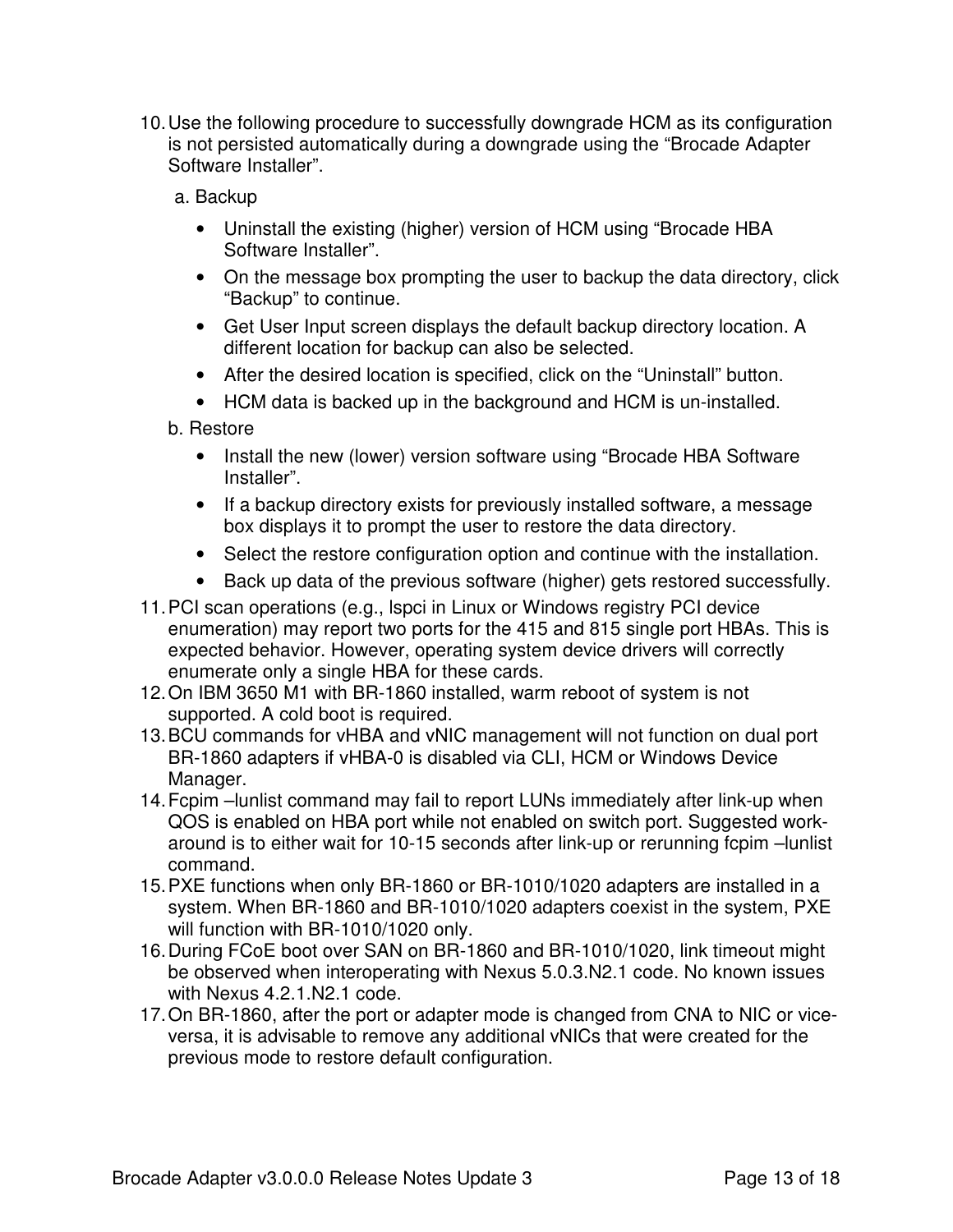#### **Windows:**

- 1. Use Windows 2008 R2 drivers for Windows7 x64 OS and Windows 2008 SP2 x86 drivers for Windows 7 x86 OS.
- 2. On Windows 2003 with boot from SAN setup, if the target containing the boot LUN is lost for more than 90 seconds, the system might fail. Reboot the server to recover.
- 3. Windows selects the first port visible during normal boot (and this can be different from the port that was selected for booting under HBA BIOS configuration). If multiple paths are configured to the same boot LUN, and if the path on which Windows has discovered the boot LUN goes down, then Windows might experience a failure.
- 4. In Windows, the driver installation will fail if the HBA or CNA ports don't show up under Device Manager. This can happen on a freshly-built OS if the driver package is installed and uninstalled without a reboot. Rescan the hardware devices using Device Manager to work around the issue.
- 5. In a Windows environment, stop the HCM agent prior to using Device Manager to disable the driver.
- 6. In Windows, the Brocade Adapter Installer checks for minimally-required Microsoft hotfixes and reports an error if a required hotfix (or a later version) is not installed.
	- Windows Server 2008:
		- o Recommended: KB968675, KB958015
	- Windows Server 2003 SP2:
		- o Required: KB932755
	- Windows Server 2008 R2:
		- o Recommended: KB977977, KB2490742
- 7. In rare cases, on Windows systems with a CNA installed the Ethernet device number in the Network Manager (i.e. "Local Area Connection##") may not match the adapter/port order. This is Microsoft Windows limitation as detailed in the KB article: http://support.microsoft.com/kb/823206. The workaround is to rename the "Local Area Connection##" to match the adapter/port order (right click on the Local Area Connection and click "rename").
- 8. In Windows 2008 R2 x64 deployment with iSCSI service enabled, apply hotfix KB979711 to avoid system failure while running storage traffic. KB979711: http://support.microsoft.com/kb/979711/en-us
- 9. Windows Crashdump Configuration. On a system that is configured with Boot from SAN on a Brocade HBA, the following steps should be followed:
	- BIOS must be enabled on all HBA port instances that can see the boot LUN.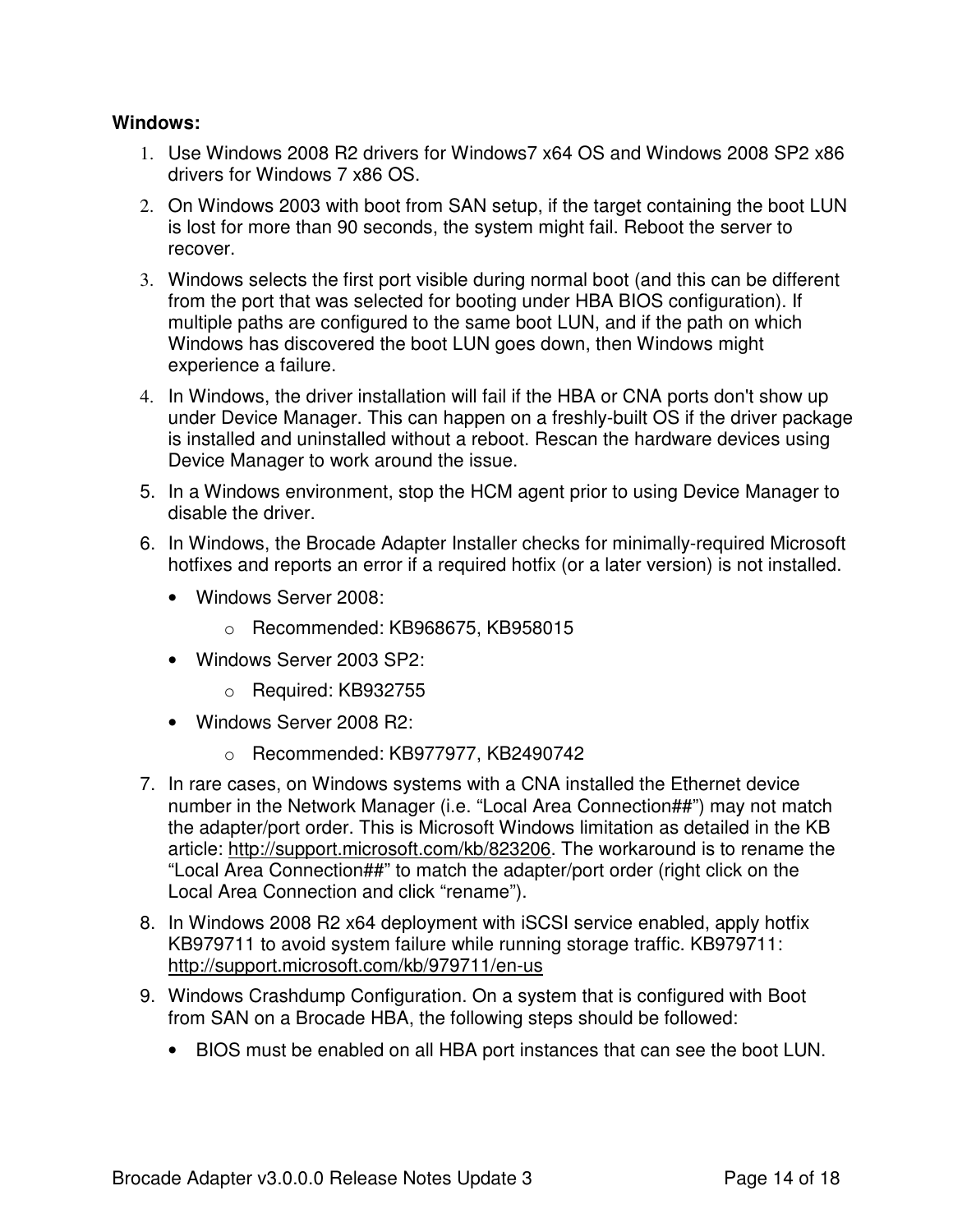- Same discovery mechanism (i.e., First LUN/Auto/Flash under "Boot Device Settings" in BIOS config menu or bcu CLI) should be used for all HBA port instances for which the boot LUN is exposed.
- If multiple storage ports (having unique PWWNs) are configured to access the same boot LUN in the storage array and all PWWNs are zoned to a specific HBA port instance, then all such PWWNs must be listed under "Boot Device Settings" in BIOS config menu or BCU.

Note: If BCU or HCM is used to configure a boot LUN, a reboot is required for the change to be effective.

- 10.Windows 2008 x86 boot over SAN installation may suspend on some servers (e.g. Dell R900). To minimize this issue, install the Brocade HBA in one of the PCIE slots, while leaving the other slots empty. Then, install Windows 2008 onto a boot over SAN LUN connected to one of the HBA ports. Once the installation is complete, shutdown the system to populate the rest of the empty slots.
- 11.In boot over SAN setup with Windows 2003 R2 SP2 x86 and a HDS AMS 1000 Array, the system may halt after the first reboot during the OS installation. Reboot the system and continue with the installation.
- 12.For Windows 2003, the Windows device manager may require a manual re-scan to show the current devices after a zone change.
- 13.Software Release 3.0 supports Windows 2003 in FC HBA mode only.
- 14.During PXE boot, in case the system gets stuck at boot.wim during the Windows 2008 R2 install when using Window Deployment server, skip the BIOS by pressing X to allow the PXE boot process to continue.
- 15.In a Windows NIC team, transmit packets stats via SNMP might return in accurate values. The values reported via HCM and BCU are accurate.
- 16.SNMP 'get bulk' query on "Vlan Table View" may report failure to connect to SNMP Agent.
- 17.Installation of BNA and BFA drivers using Brocade Adapter Software Installer with the adapter hardware not installed may not complete on Windows 7 x86 System. User needs to press the Ctrl key immediately after launching the installer and hold it down until a console window appears and proceed with installation.
- 18.When using Brocade Adapter Software Installer (BASI), a pop-up window may appear stating that the file 'bninotify.dll' cannot be found. This is because the installer is referencing the wrong path. To correct the path, edit the 'Copy files from:' field from "c:\program files (x86)\brocade\adapter\driver\net" to "c:\program files\brocade\adapter\driver\net".
- 19.On Windows x86, setting Adapter Aliases from HCM might cause Agent to stop responding. It is advisable to use Brocade Command line Utility (BCU) to set the adapter alias.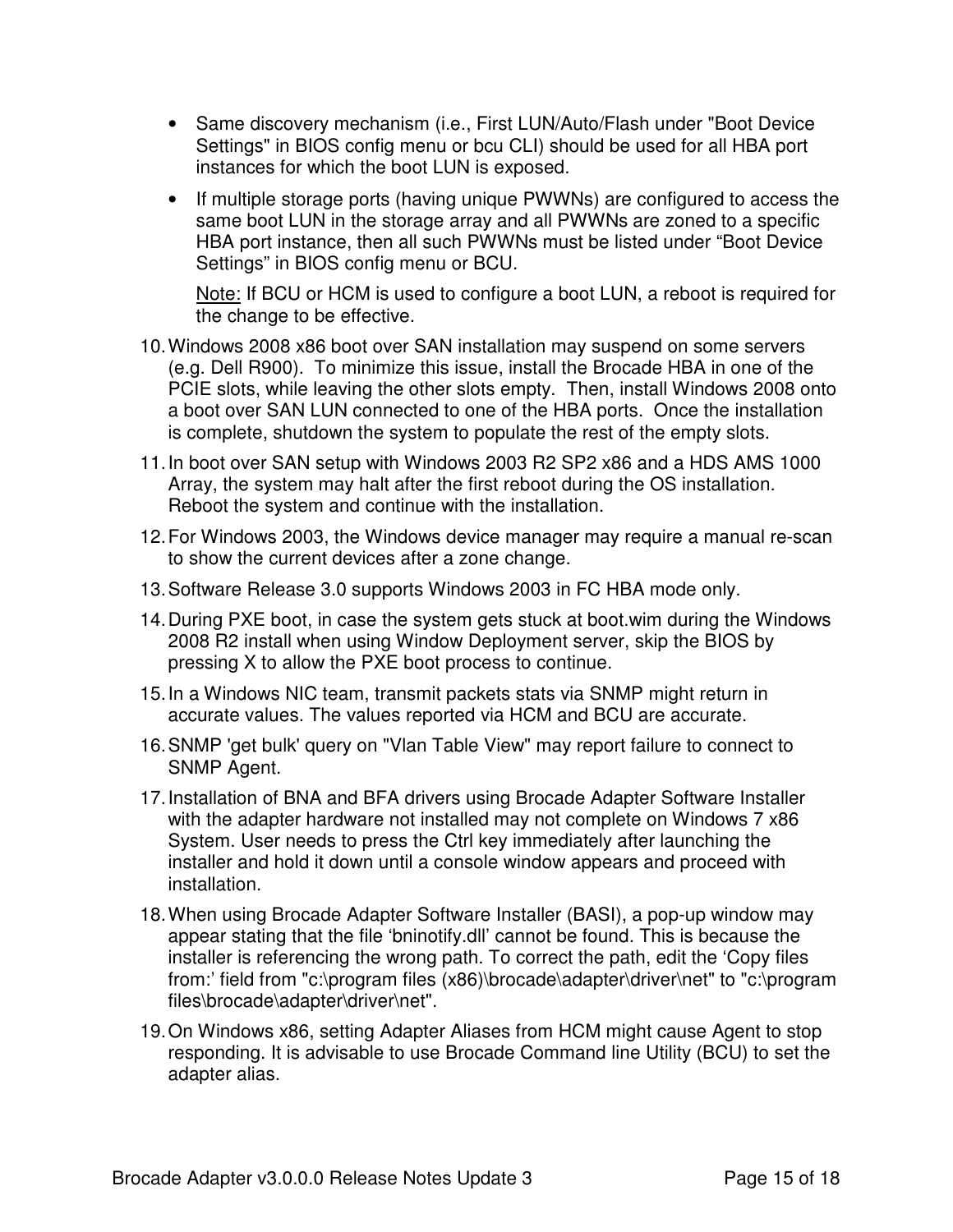### **Linux:**

- 1. When Network Manager is enabled, network traffic may not pass through multiple CNA network interfaces. The workaround is to disable Network Manager or set up Network Manager to use the appropriate NIC interface.
- 2. Always use KMP binary RPMs for SLES11.x and avoid using NOARCH RPMs. If a non-KMP RPM of driver is installed over this, any YaST2-based install will revert back to the inbox version of the driver. This only for the case of manual installation, only, the Brocade Installer automatically installs KMP binary RPMs for the supported SLES 11.x distributions.
- 3. While installing Linux driver using Brocade Adapter Software Installer, installer prints out an internal message "INITRD\_UPDATE:NO". This is a harmless message and can be ignored. The installer will perform the mkinitrd. It is always a good practice to verify initrd after the driver install.
- 4. When using the SLES 11 SP 1 kernel update procedure, or updating the errata kernel on SLES 11 SP1, choose one of the following methods:
	- a. Kernel upgrade using "rpm –ivh <filename>
		- 1. There are no additional steps required using this method.
	- b. Kernel upgrade using "rpm –Uvh" or YaST
		- 1. Upgrade the kernel using "rpm –Uvh" or YaST
		- 2. Run the Brocade Adapter Software Installer (BASI) and install the driver
		- 3. Ensure the boot order in "/boot/grub/menu.lst" is set to boot from the newly installed kernel
		- 4. Reboot the server
- 5. In RHEL 5.x systems, when serial console redirection is used, the system might report "soft lockups" with the following message in the /var/log/messages:
	- "May 11 19:59:10 sysname kernel: BUG: soft lockup CPU#0 stuck for 10s! [multipathd:15307]"
	- It is recommended to remove serial console redirection to work around this issue.
- 6. In SLES10, some array's control LUN is not assigned a /dev/sd\* entry. This is a display only issue and does not affect any functionality.
- 7. Currently the Brocade installer is inadvertently backing up the .syslog and install.log files from the /root to /var/log/brocade folder. This has no functional impact and will be addressed in the next release.
- 8. In a configuration with a large number of LUNS and multipath enabled, Boot from SAN could be slow if there is not enough physical memory on the server. If you encounter this problem you may need to increase the physical memory on the server.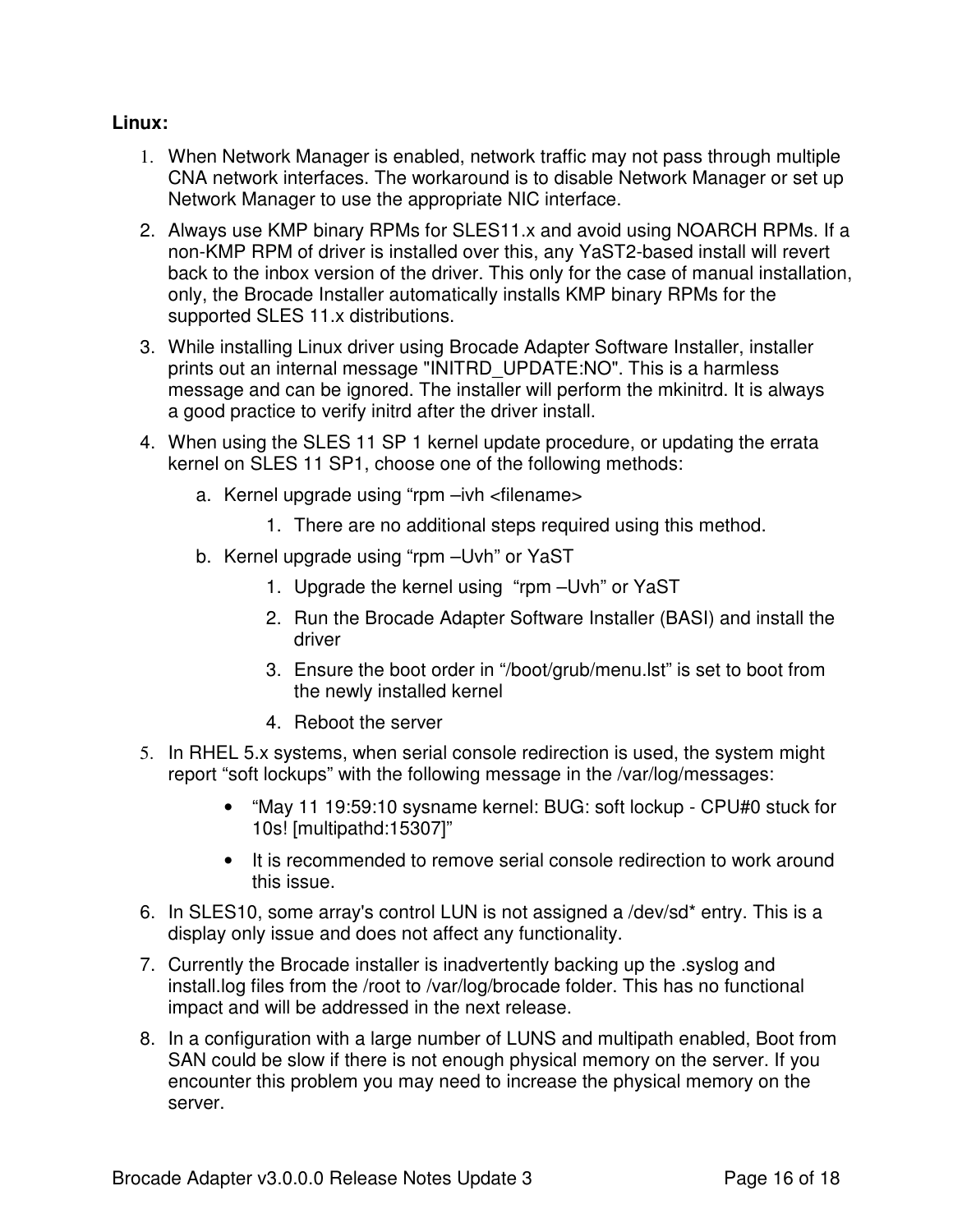- 9. Linux BASI installer creates a second backup copy of the initrd file. There is no functional impact of having two copies.
- 10.On Linux systems, Brocade Adapter Software Installer doesn't check to see if /boot is full and fails silently when updating initrd. Re-try installation after adding or freeing up disk space in the /boot partition.
- 11.RHEL6.1 and SLES10 SP4 include 2.3.2.x based Inbox drivers. Use of Driver Update Disk during Boot over SAN installation is not essential for the Brocade legacy adapters and is only required to support BR-1860.
- 12.Boot over SAN is not supported with RHEL 4.0 on BR-1860 when one port is configured in FC mode and the other port is configured in NIC or CNA mode.
- 13.For PXE installation on Remote SAN, inject the BNA Driver Update Disk followed by BFA Driver Update Disk to avoid failure.

### **Solaris:**

1. The Solaris driver installation (using silent installation) requires a manual reboot.

### **VMware:**

- 1. The Brocade HCM Agent needs to be restarted if firewall settings on port# 514 changed in ESX 4.0. By default, ESX 4.0 blocks the syslog outgoing port 514. If syslog Host configuration or DCFM/BNA integration is performed, open port 514 using the following command: *esxcfg-firewall -o 514,udp,out,syslog.*
- 2. While upgrading HBA from boot firmware version 1.1.0.x on a VMware ESX4.x system, upgrade the boot firmware using LiveCD first to avoid server hang during bootup.

## **Documentation Updates**

• None at this time.